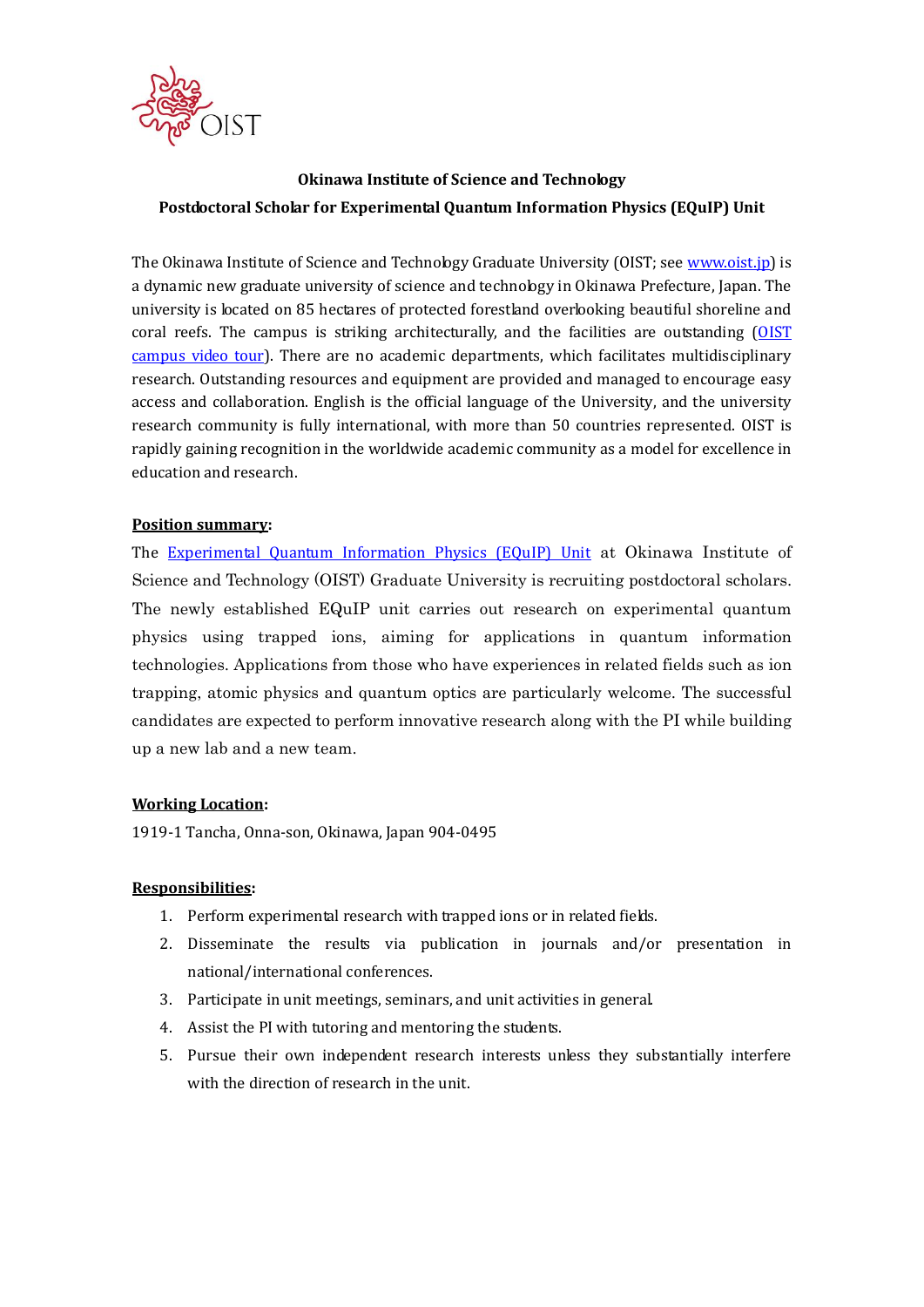

## **Qualifications:**

## **(Required)**

- 1. Ph.D in relevant fields or an imminent prospect to obtain one.
- 2. Proficiency in spoken and written English.

# **(Preferred)**

1. Prior research experience in experimental AMO physics.

## **Report to:**

Professor Hiroki Takahashi, Experimental Quantum Information Physics Unit

## **Starting Date:**

As early as possible. Negotiable.

## **Term & Working hours:**

The position is initially for one year and can be extended to 2 more years based on performance and mutual agreement. Contract initially with 3-month probationary period (inclusive).

## **Compensation & Benefits:**

The amount of the annual salary is determined according to the number of years since the candidate acquired a Ph.D degree. It starts from about 4.4 Million JPY with zero year, increasing annually. If the candidate has more than five years of post-Ph.D experience and demonstrates remarkable academic competence, he/she may be hired as a staff scientist. In that case, the compensation and benefits are offered in accordance with the OIST Employee Compensation Regulations.

## Benefits:

- Relocation, housing (80 % of the rent up to 60,000 JPY/month) and commuting allowances
- Annual paid leave and summer holidays
- Health insurance (Private School Mutual Aid<http://www.shigakukyosai.jp/>)
- Welfare pension insurance (kousei-nenkin)
- Worker's accident compensation insurance (roudousha-saigai-hoshou-hoken)

## **How to Apply:**

Apply by emailing your Submission Documents to: **hiroki.takahashi[at]oist.jp**